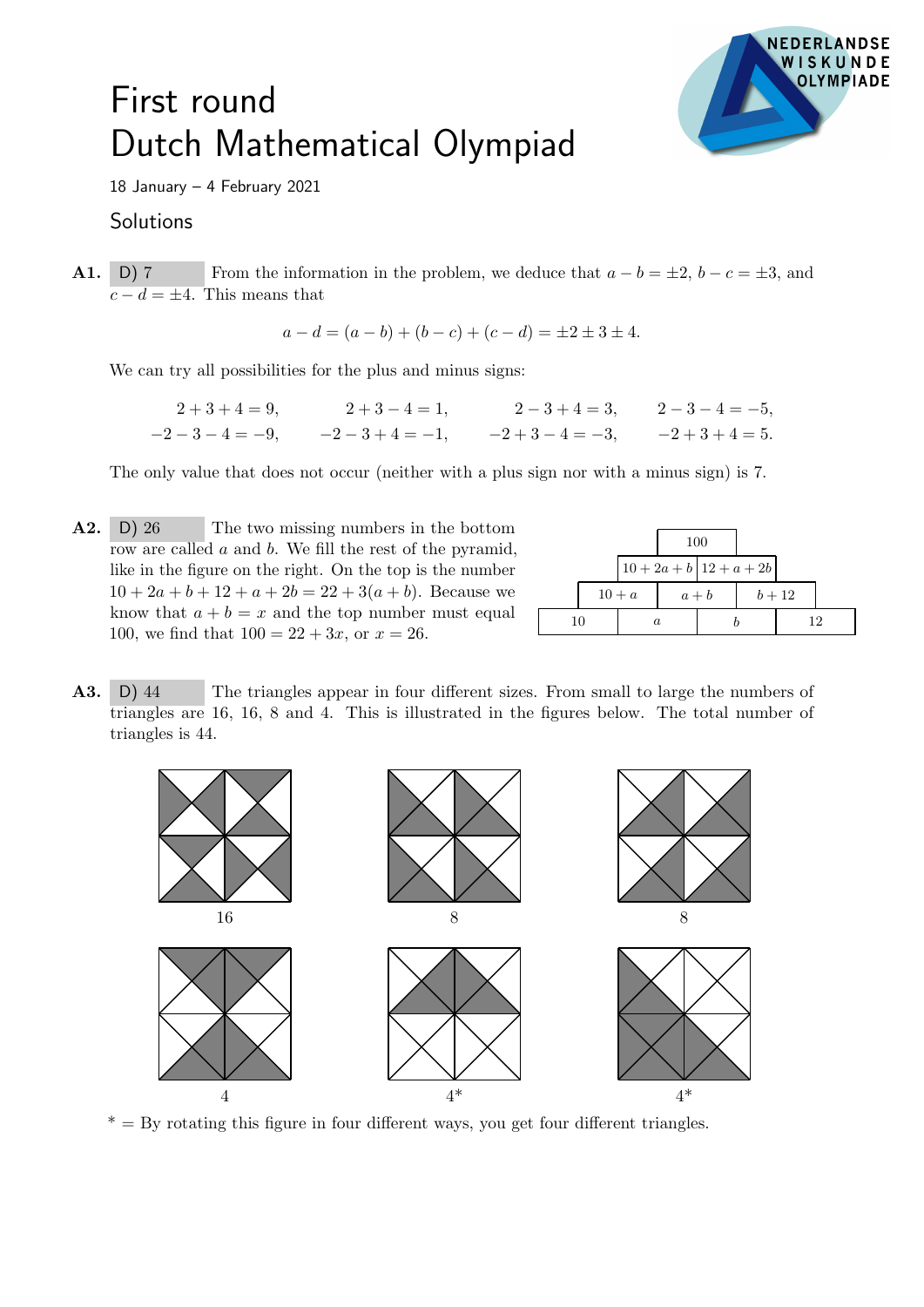A4. B) 2 Note that the building of height 5 is always visible. First we consider the middle column, which has a 6 below it. We must have that  $6 = 1 + 5$ : the first building that is visible has height 1, and behind it you see a building of height 5. There can be no other building in between them, because such a building would also be visible from the side. In this way, we obtain the numbers in the first figure.

Now we consider the second row, that has an 8 next to it at the right. The building of height 1 in this row can only be in the second or fifth column, because of the first requirement. If the 1 is in the fifth column, the 8 on the right is only correct if the order of the buildings is  $4-3-5-2$ – 1. This is impossible, because there already is a 5 in the third column. Hence, the 1 is in the second column. Now we can only obtain the sum 8 on the right side if the buildings of height 3 and 5 are visible. Hence, the 3 is in the fifth column and because of the first requirement, the 5 is in the fourth column. Now we got the numbers in the second figure.



Finally we consider the 8 above the second column. There is already a 1 in the second row. This building cannot be visible. Hence, the visible buildings in this column are the buildings of height 3 and 5. The building of height 3 must be in the top row, and the 5 in the third row, because the fourth row already contains a 5 and the fifth row is not allowed for the 5, as the building of height 4 would also be visible in that case.

We have now filled the numbers as in the third figure. Continue putting the numbers like you solve a sudoku: each number must occur exactly once in each row and each column. The first column, the third column and the middle row can be filled completely. On the space with the question mark must be the number 2.

A5. B) 15 We will reason backwards, starting with the last turn. The number 2021 is odd, so the last number that was written down before it has to be 2022. For the number before that there are two possibilities: 2023 and 1011. We will show that, if the solution has the minimum number of turns, this number has to be 1011. In other words: if we can divide by two in our backwards reasoning, this is always the best turn.

Suppose we add 1 to 2022 a number of times before we divide by 2: say we add n times a 1 before dividing by 2. This leaves the number  $\frac{2022+n}{2}$ . This has to be an integer, so *n* needs to be divisible by 2. This leaves the number  $\frac{2022+n}{2}$  is also equal to  $1011 + \frac{n}{2}$ . So instead of adding *n* times a 1 and then dividing by 2, we could have also divided by 2 and added  $\frac{n}{2}$  times a 1. Because  $\frac{n}{2}$  is less then n, this takes less turns. So it is always optimal to first divide by 2.

The numbers we get from our backwards reasoning are:

2021, 2022, 1011, 1012, 506, 253, 254, 127, 128, 64, 32, 16, 8, 4, 2, 1.

We see we need at least 15 turns to write down 2021.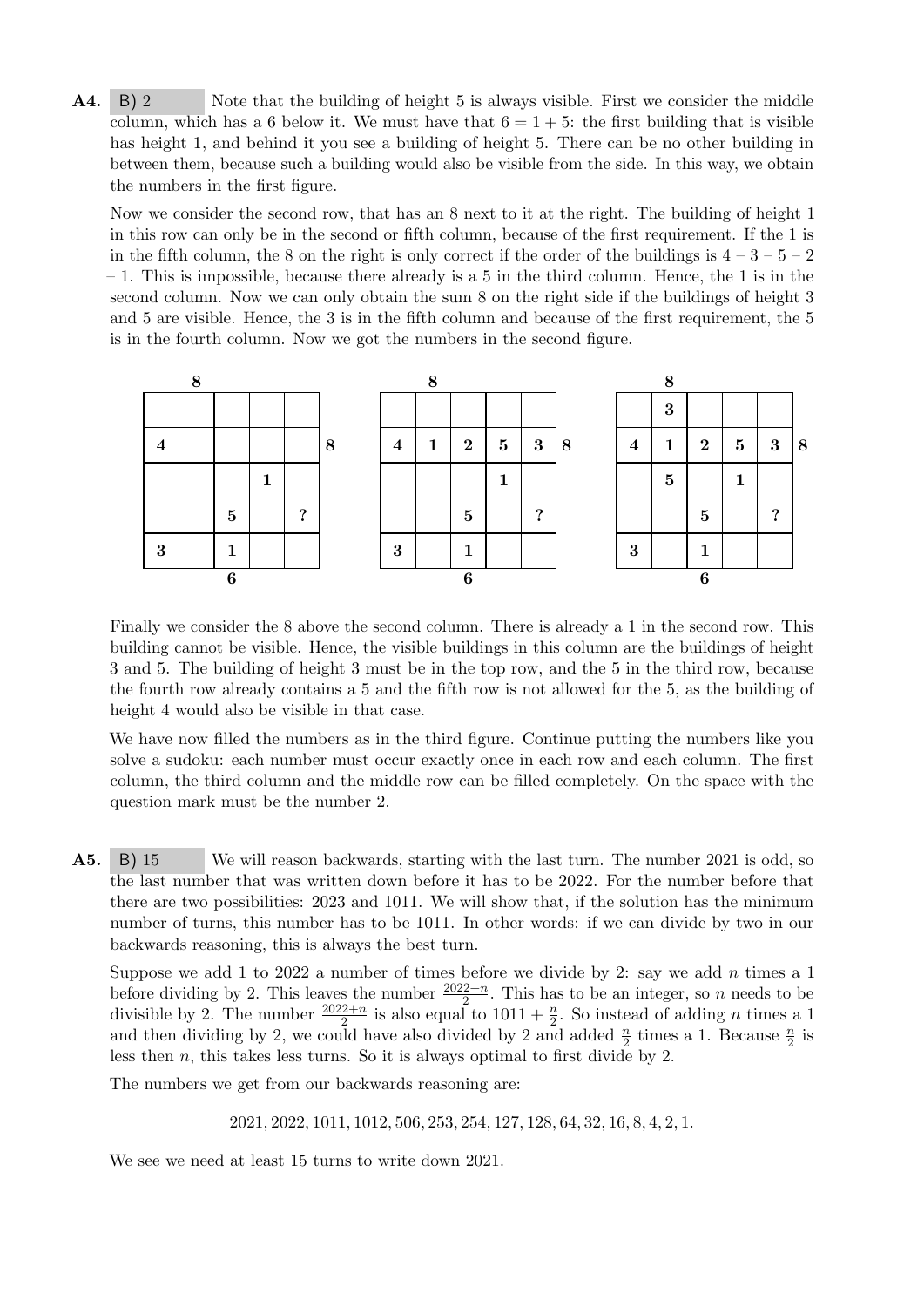$A6.$ E)  $124^\circ$  First we consider the left side of the picture. We see that  $\triangle AED$  is an isosceles triangle, and hence ∠EAD and ∠EDA have the same size. The sum of the angles in a triangle is  $180^\circ$ , hence  $\angle AED + 2 \cdot \angle EDA =$ 180 $\degree$ . Because ∠AEC is a straight angle, we also have  $\angle AED + \angle CED = 180^\circ$ . This yields  $\angle CED = 2 \cdot \angle EDA$ .

Using the same reasoning for the right side of the picture, starting from the isosceles triangle  $\triangle BDE$ , we find that  $\angle CDE = 2 \cdot \angle DEB$ . Because the sum of the angles in the top triangle  $\triangle ECD$  is 180 $^{\circ}$ , we get that



$$
180^{\circ} = \angle ECD + \angle CED + \angle CDE
$$
  
\n
$$
180^{\circ} = 68^{\circ} + 2 \cdot \angle EDA + 2 \cdot \angle DEB
$$
  
\n
$$
112^{\circ} = 2 \cdot (\angle EDA + \angle DEB)
$$
  
\n
$$
56^{\circ} = \angle EDA + \angle DEB
$$

Now consider triangle  $\triangle EFD$ . The sum of the angles is 180 $^{\circ}$ , and two of the angles are already part of other triangles. We obtain

$$
180^{\circ} = \angle DEF + \angle EDF + \angle EFD
$$
  
\n
$$
180^{\circ} = \angle DEB + \angle EDA + \angle EFD
$$
  
\n
$$
180^{\circ} = 56^{\circ} + \angle EFD
$$
  
\n
$$
124^{\circ} = \angle EFD
$$

Finally, we note that  $\angle AFB$  and  $\angle EFD$  are opposite angles, so they must have the same size. Hence, the angle at the question mark is  $124^\circ$ .

**A7.** A) 6 The average of the numbers 1 to *n* is exactly  $\frac{n+1}{2}$ . This is because we can pair up the numbers, with one number left out in the middle if  $n$  is odd: 1 pairs with  $n$ , 2 pairs with  $n-1$ , etcetera. The average of each pair is  $\frac{n+1}{2}$ .

If we wipe out a number, the smallest possible average of the remaining numbers is  $\frac{n}{2}$ . This is the average of the numbers 1 to  $n-1$ . In this case, we have wiped out the largest number. The largest possible average occurs when we wipe out 1. The average of the numbers 2 to n is  $\frac{n+2}{2}$ . We see that  $\frac{n}{2} \leqslant \frac{45}{4}$  $\frac{45}{4}$  and  $\frac{45}{4} \leqslant \frac{n+2}{2}$  $\frac{+2}{2}$ . Multiplying both inequalities by 2 we get  $n \leq \frac{45}{2} < 23$  and  $22 < \frac{45}{2} \leq n + 2$ , so  $n > 20$ . This leaves two possibilities:  $n = 21$  and  $n = 22$ . We will show that  $n = 22$  is impossible.

Suppose  $n = 22$ . Then there would be 21 numbers left. In taking the average of 21 integers, we have to add 21 integers and divide the result by 21. This gives a fraction of the form  $\frac{S}{21}$ . That can never be equal to  $\frac{45}{4}$ , for the equation  $\frac{S}{21} = \frac{45}{4}$  $\frac{45}{4}$  gives  $4S = 21 \cdot 45$ , but  $21 \cdot 45$  is not divisible by 4.

This means we started with the numbers 1 to 21 written on the board. The sum of them is exactly 21 times their average:  $21 \cdot \frac{21+1}{2} = 21 \cdot 11 = 231$ . The average of the remaining numbers has to be  $\frac{45}{4}$ , so the sum of the remaining numbers needs to be  $20 \cdot \frac{45}{4} = 225$ . This means we have to wipe out the number  $231 - 225 = 6$ .

A8. D) 2027 The numbers on the diagonal starting from the top left corner are exactly the squares of the odd numbers (1, 9, 25, 49, etcetera). Moreover, if a certain odd number is on the diagonal, then the next odd number is one square to the right and one square above it.

The number in row n and column n is  $(2n-1)^2$ . In row 23 and column 23, there is the number  $45^2 = 2025$ . The number in row 22 and column 24 is one square to the right and one square above it. Hence, that number is the next odd number: 2027.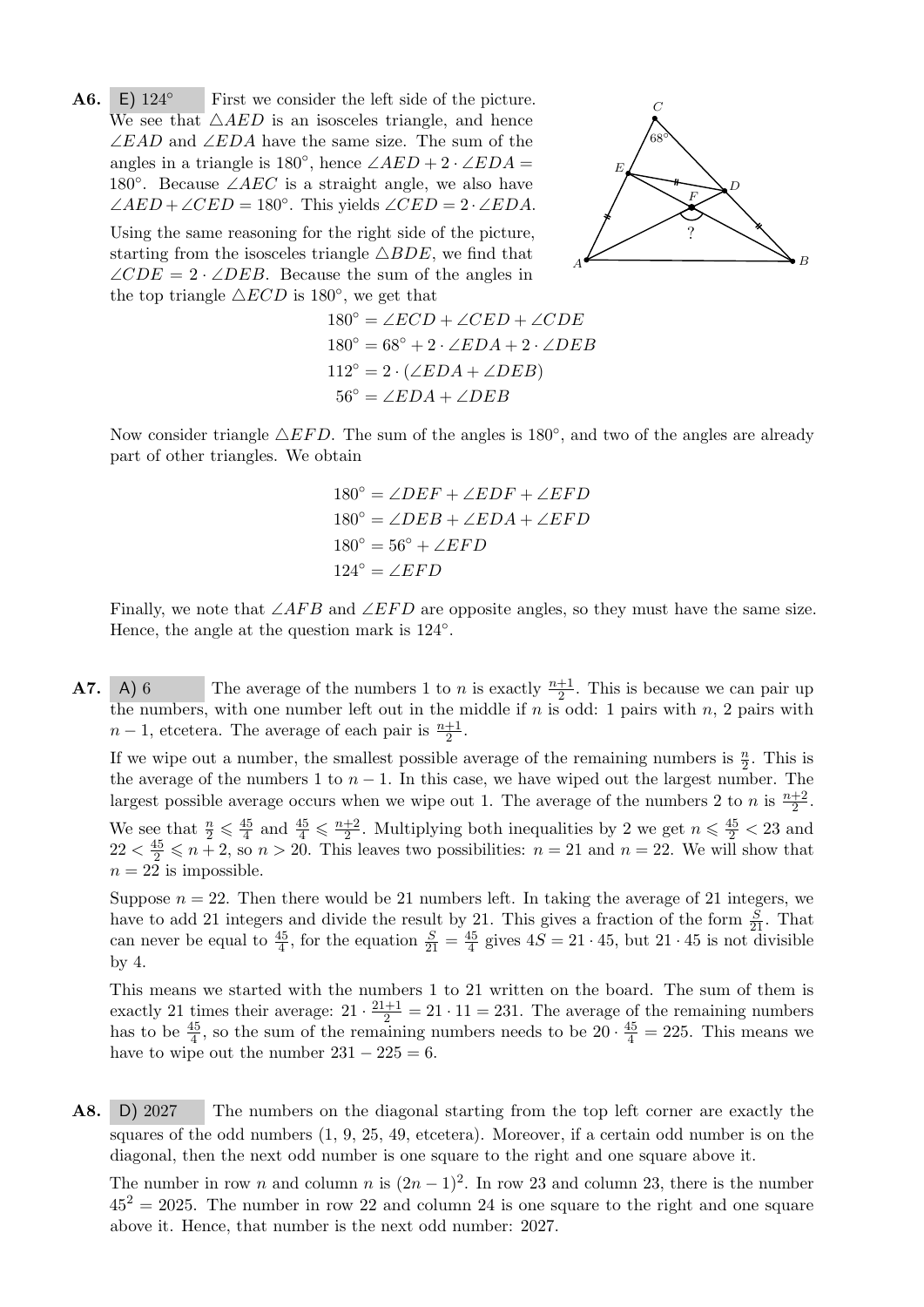**B1.**  $\{14, 19\}, \{15, 18\}$  and  $\{16, 17\}$  We call the digits of our two numbers a, b, c, and d, so the first number is equal to  $10a + b$  and the second number is equal to  $10c + d$ . We have

$$
S = 10(a + c) + b + d.
$$

The numbers we get by interchanging the digits are  $10b + a$  and  $10d + c$ . Adding them gives

$$
4S = 10(b+d) + a + c.
$$

Multiplying the first equation by  $-4$  and adding it to the second equation, gives

$$
0 = -39(a+c) + 6(b+d), \qquad \text{and thus} \qquad 13(a+c) = 2(b+d).
$$

The right-hand side of the last equation can only be divisible by 13 if  $b + d$  is divisible by 13. Since  $b + d$  is at least 0 and at most 18, this can only happen if  $b + d = 0$  or  $b + d = 13$ .

If  $b + d = 0$ , then we have  $a + c = 0$ . In that case, both numbers start with a 0, but that was not allowed. So this is not possible.

If  $b + d = 13$ , then we get  $a + c = 2$ . The digits a and c cannot be zero. Hence we have  $a = c = 1$ . The possibilities for the pair  $\{b, d\}$  are  $\{4, 9\}$ ,  $\{5, 8\}$  and  $\{6, 7\}$ . So the possibilities for the pair of numbers at the start are  $\{14, 19\}$ ,  $\{15, 18\}$  and  $\{16, 17\}$ . It is not difficult to check that all of these are in fact solutions. In all cases we get  $S = 33$  if we add the two numbers, and  $132 = 4S$ if we add the numbers with interchanged digits.

**B2.**  $-6$  and  $-\frac{21}{16}$  If we add the six numbers on the line segments, then we have counted each of the numbers in the circles three times. Because  $0 + 1 + 2 + 3 + 4 + 5 = 15$ , the sum of the four numbers in the circles is 5. Moreover, if we consider two line segments that do not meet each other in a circle, so they touch each of the four circles once, their sum must equal the sum of the four numbers in the circles, which is 5. Hence, for the three pairs of non-adjacent line segments, the possible combinations are 0-5, 1-4, and 2-3.

The numbers in the circles that are adjacent to the line segment 0 differ by a factor of  $-1$ . We denote them by x and  $-x$ . The other two numbers in the circles are called  $y$  and  $z$ . So we have to attach the 5 to the line segment between  $y$  and  $z$ . Because of symmetry, it does not matter if we swap x and  $-x$ , or y and z. Hence, without loss of generality, we can place the pair 1-4 as in the figure on the right.

Now there are only two ways to assign the 2 and the 3 to the line segments. If we assign a 3 to the line segment between  $x$ and y, then we get  $y - x = 1$  and  $y + x = 3$ . When we add these



two equations, we obtain  $2y = 4$ , or  $y = 2$ . Then we also get  $x = 1, -x = -1$  and  $z = 3$ . The product of the four numbers in the squares is  $-1 \cdot 1 \cdot 2 \cdot 3 = -6$  in this case.

To get the second solution, we assign the 2 to the line segment between x and y. This gives  $y - x = 1$  and  $y + x = 2$ . When we add these two equations, we get  $2y = 3$ , or  $y = \frac{3}{2}$ . Then  $y - x = 1$  and  $y + x = 2$ . When we add these two equations, we get  $2y = 3$ , or  $y = \frac{1}{2}$  it follows that  $x = \frac{1}{2}$ ,  $-x = -\frac{1}{2}$ , and  $z = \frac{7}{2}$ . The product of the four numbers in the c  $\frac{1}{2}$ ,  $-x = -\frac{1}{2}$  $\frac{1}{2}$ , and  $z = \frac{7}{2}$  $\frac{7}{2}$ . The product of the four numbers in the circles is  $-\frac{1}{2}$  $rac{1}{2} \cdot \frac{1}{2}$  $rac{1}{2} \cdot \frac{3}{2}$  $\frac{3}{2} \cdot \frac{7}{2} = -\frac{21}{16}$  in this case.